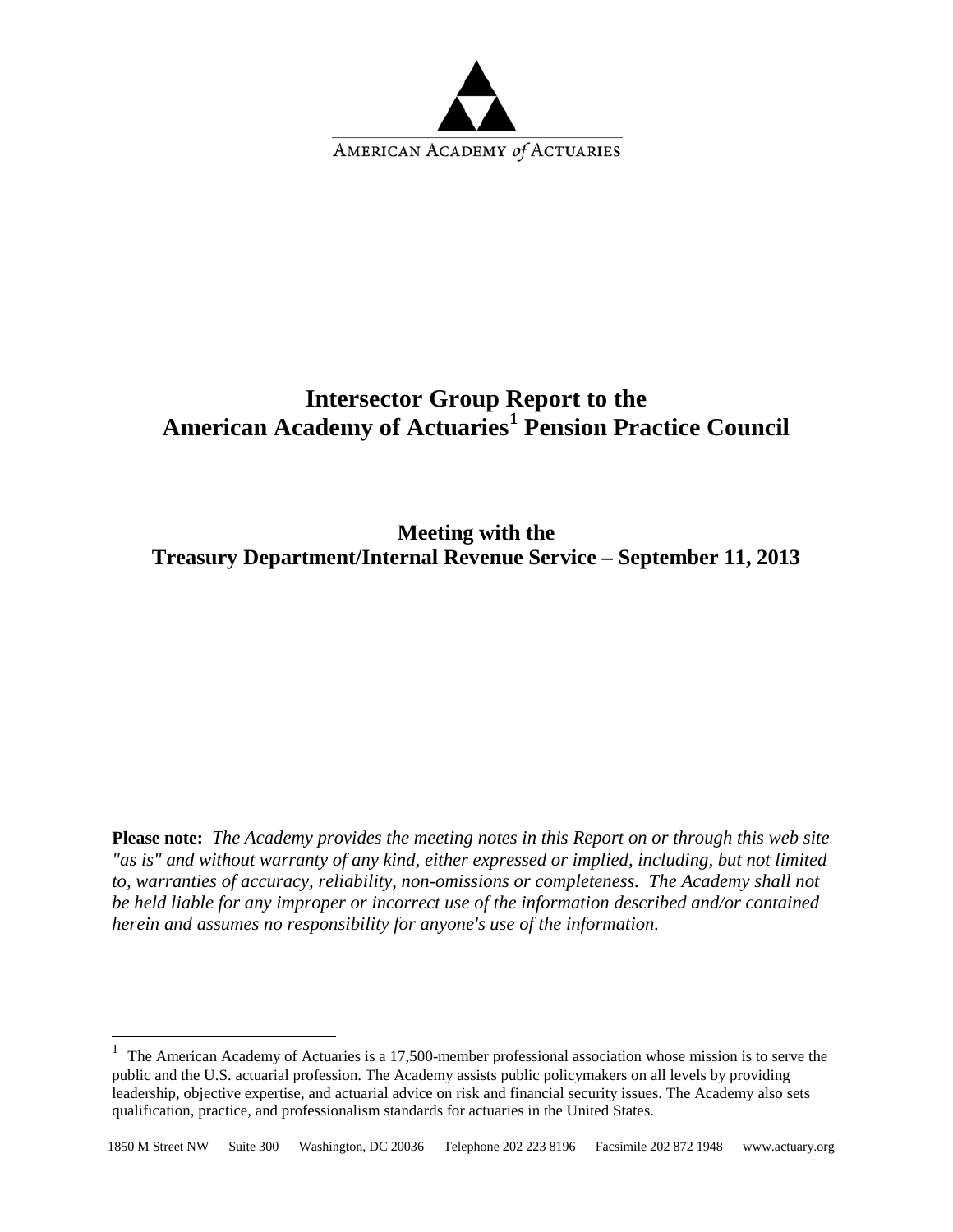The Intersector Group is composed of two delegates from each of the following actuarial organizations: American Academy of Actuaries, Society of Actuaries, Conference of Consulting Actuaries, and ASPPA College of Pension Actuaries. Twice a year the Intersector Group meets with representatives of the U.S. Department of Treasury (Treasury Department) and the Internal Revenue Service (IRS) to dialogue with them on regulatory and other issues affecting pension practice. Attending from the Intersector Group: Don Fuerst, Judy Miller, John Moore, Heidi Rackley, Maria Sarli, Don Segal, and Larry Sher. David Goldfarb, Academy staff member supporting the Intersector Group, also attended.

These meeting notes are not official statements of the Treasury Department or the IRS and have not been reviewed by its representatives who attended the meetings. The notes merely reflect the Intersector Group's understanding of Treasury Department/IRS representatives' views expressed at the meeting, and are not to be construed in any way as establishing official positions of the Treasury Department, the IRS, or any other government agency. The notes cannot be relied upon by any person for any purpose. Moreover, the Treasury Department and the IRS have not in any way approved these notes or reviewed them to determine whether the statements herein are accurate or complete.

Discussion items:

## 1. **Update from IRS**

*Priority Guidance Plan* - In August, IRS published their priority guidance plan for the 7/1/2013 - 6/30/2014 guidance year. A number of defined benefit items are on the list:

- Closed plans
- Finalizing IRC 430 regulations proposed in 2008
- Finalizing PRA 2010 regulations
- New proposed IRC 436/430 regulations
- New project on changes in funding methods (for both multiemployer and single employer plans)

The numerical order listed in the guidance plan is not the order of priority – it is by IRC Code section number. Many projects are running concurrently.

*IRC 436 amendment deadline* – Government representatives don't think that there is any reason to wait to amend plans for IRC 436. Any changes in final regulations will be fine- tuning. IRS has already issued a model amendment. There will be no extension on the amendment deadline and no reason to wait.

*DOMA/Windsor Decision* - Government representatives indicated that DOMA issues (They use the phrase "post Windsor", not DOMA) were on the guidance plan, but in the General Tax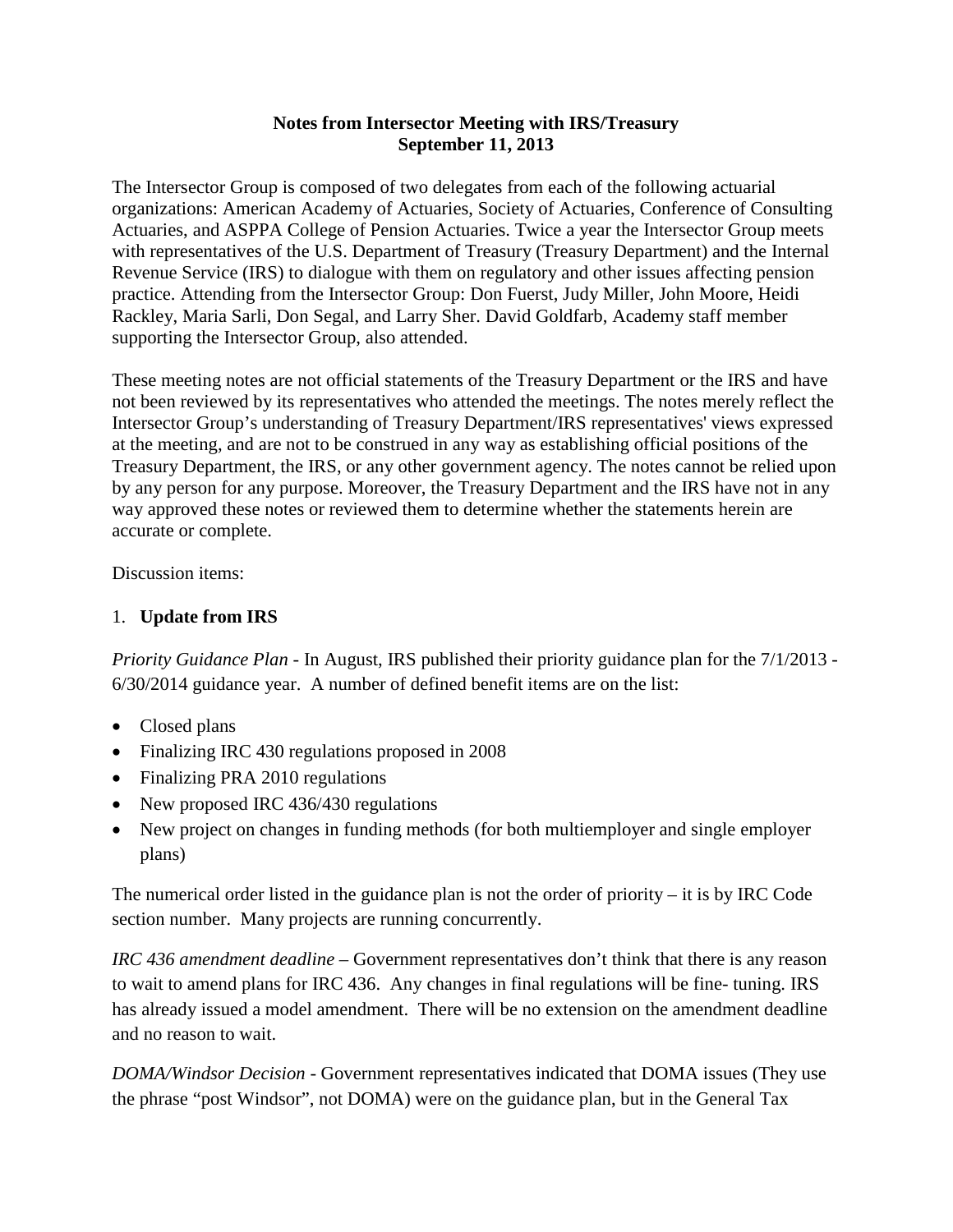section. The revenue ruling they released deferred the question of the effective date for qualified plans. They wanted to get the basic calls out the door as quickly as possible, and then go to work on other issues.

Government representatives could not answer any questions on timing, retroactivity (mandatory or voluntary), effective date (Supreme Court ruling date?), other than to say that IRS is working through the retroactivity issues, and that it is a high priority. They said they are interested in input but they need it quickly.

We asked that they provide guidance on what valuation date must first reflect the Windsor decision (for example, for non CY plans). We also asked that if an amendment might be needed to implement any required retroactive changes, that IRS consider providing an exemption from IRC 436 testing for the effect (similar to the exemption from testing for some required changes in vesting).

Government representatives said that within a plan you need to be consistent on whether marriage certificates are required for same sex and opposite sex spouses. In different plans you could have different approaches (e.g., health care vs. pension).

### **2. Late Retirement Issues**

We discussed whether reviewers in VCP are being consistent in what they require for suspension of benefits failures and how late retirement actuarial increases are calculated (year-by-year as in 1988 proposed regulations, or merely increasing the accrued benefit at NRD to the late retirement date, without providing increases on any accruals after NRD)– the practitioner experience is that they often are not. The government representatives indicated that in VCP there can be some flexibility (i.e., VCP reviewers should have some latitude to look at unspecified other things), but their intention is to have a consistent approach, so if there are inconsistencies that are not explainable by the purpose of the VCP request they want to hear about it. The government representatives suggested that maybe they should add something in the EPCRS regulation to specifically cover suspension failures and spell out how the actuarial increase should be calculated.

Government representatives said they are considering updating some of those "antique" vesting/forfeiture regulations for participants who cannot be found. They said it is turning into a "colossal" project since IRC 411 touches on everything. They are not trying to fundamentally change the rules; they are just trying to update and clarify.

While primarily a DOL issue, we suggested IRS work with DOL to revise the regulations on suspension of benefits to directly address participants who continue to work beyond NRD without starting benefits. The current DOL regulations only address participants who return to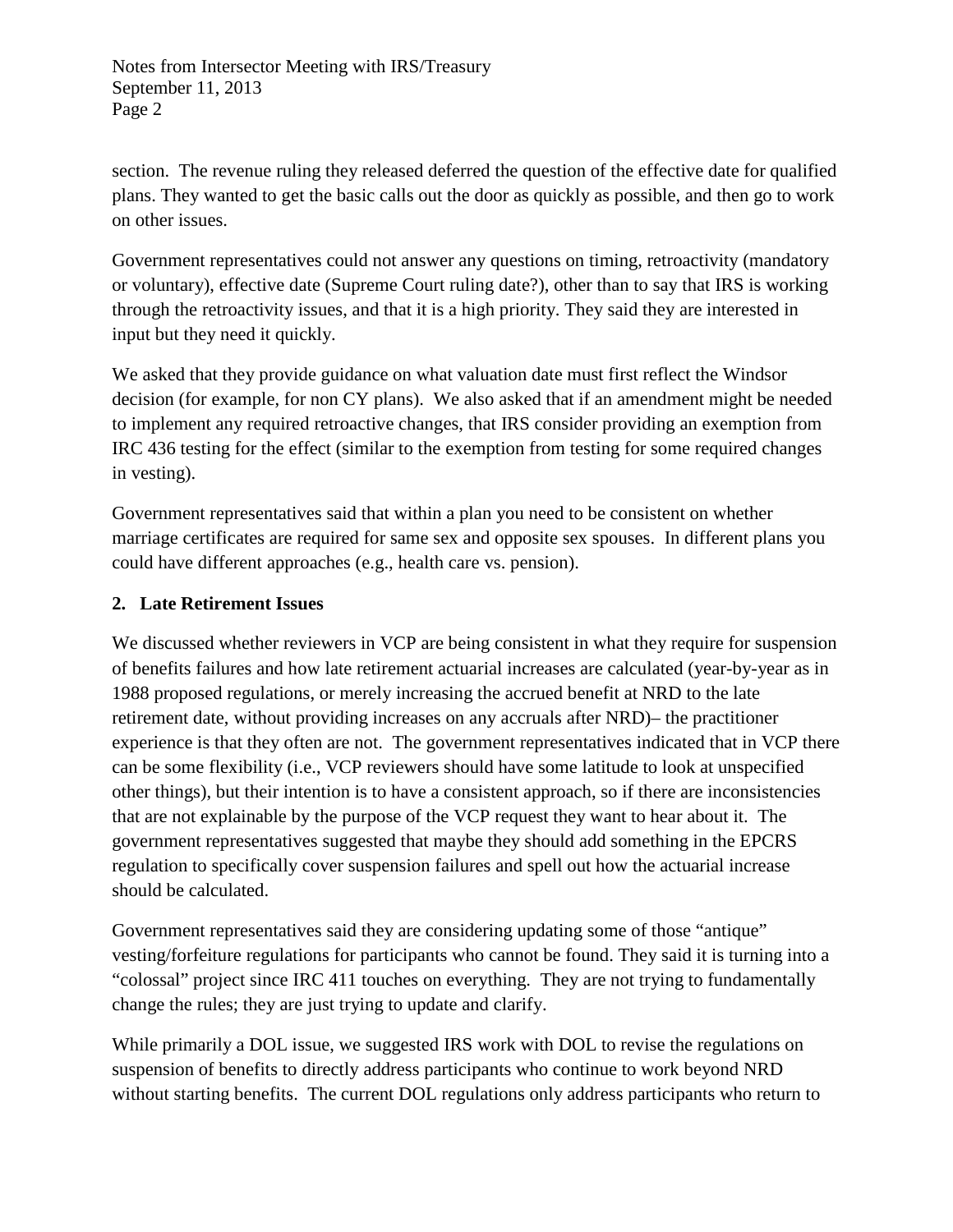work after they have begun receiving pension benefits. IRS Rev. Rul. 81-140 explains how the DOL regulations apply to participants who remain in service after NRD and requires a suspension of benefits notice (SOBN) to be provided in the month the employee reaches NRD. This gives rise to a lot of failures – it is hard to police and hard to get the timing right. Notification in the first month of suspension is much less of a problem when someone retired, started payments, is subsequently rehired, and the employer must take action to stop benefit payments. Under current rules there is no ability to cover suspension of benefits in the SPD and dispense with the SOBNs for active participants who continue to work past NRD.

The 2002 regulations regarding post-NRD benefit adjustments that were withdrawn took a different approach than the 1988 regulations that weren't withdrawn (and on which employers can rely). The 2002 regulations looked at accruals year by year, and added the greater of the formula accrual and the actuarial increase each year. Government representatives indicated that the 2002 regulations are consistent with what IRS thinks the rules should be. We indicated that the basic problem is that people – including EPCRS staff, plan sponsors, administrators and other practitioners – don't understand what the rules are and how they fit together. IRS Phone Forums or other educational sessions in this area might be beneficial.

## **3. Merger/Spin-off Guidance**

Government representatives indicated that IRC 436 questions surrounding mergers/spin-offs – including mid-year – are included in the proposed regulation project on IRC 436. Separately, the IRC 430 effect of mergers and spin-offs will be dealt with in updated Revenue Procedures on changes in funding methods – both automatic approvals and requests for approval – which will replace Rev. Procs. 2000-40 and 2000-41.

#### **4. Participant/coverage and nondiscrimination for closed plans**

Government representatives said they are trying to get their hands around the issues. The typical plan situation is this – you close the DB plan, at some point it is no longer a good IRC 410(b) group on its own, the solution is to aggregate with the DC plan for new entrants. But then you need to get through the cross testing gateways, since you can only pass the General Test if you do benefits based testing. Plan sponsors are not meeting the gateways, because you eventually fail the primarily DB in character gateway, so only the minimum aggregate allocation gateway is available, and that usually cannot be satisfied.

In the government representatives view, the key point is that the high paid are in the DB plan and the low paid young are in the DC plan. In 2002 when they put in gateways, they didn't care how you got into that situation (e.g., whether it was a deliberate "new comparability" design vs. a closed plan that becomes discriminatory over time). IRS just tried to get more dollars to the NHCEs via the gateway.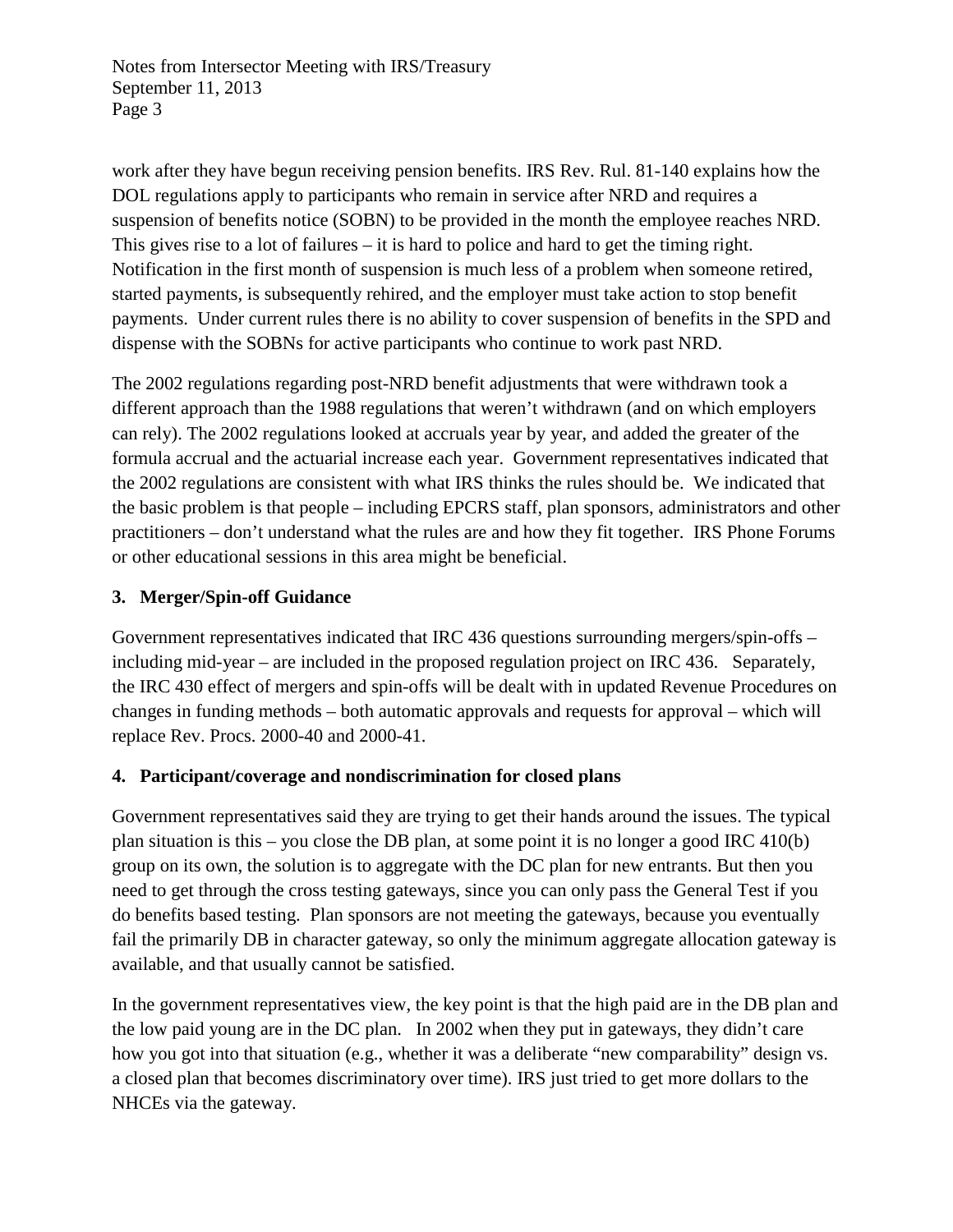With regard to a solution that says "if you pass when you close, you pass forever", government representatives indicated that they "are not necessarily going there." Counting the match in either the gateway or the General Test would be a big shift, a very heavy lift per Government representatives. Reducing the 7.5%-8.5% standard interest rate range as a trade-off for easing the gateway was discussed. Government representatives said it is an intriguing idea, but how do you evaluate the trade-offs?

They would need data to help them understand what is going on. Is it is an issue of not enough money being provided to the NHCEs, or money not provided in the "right way". Government representatives said they understand that 7.5% to every NHCE (often needed to get through the minimum aggregate allocation gateway) is a heavy lift for employers. They said maybe 5% is enough if it is a uniform formula – are the NHCEs typically getting 5%?

They also indicated that they don't want to leave the impression that anything is off the table, and they are evaluating everything. Does IRS think this can be addressed through regulation or do they think legislation is needed? Government representatives said if they had the statutory authority to write the gateways, they have the statutory authority to change them.

### **5. 404(o) deduction issues [\(ASPPA / ACOPA letter,](http://www.asppa.org/Document-Vault/Docs/GAC/Comment-Letter-81913.ASPX) Aug. 19, 2013)**

We discussed that because there is no guidance, people are taking different positions about what rules apply. We discussed the ASPPA/ACOPA letter. Government representatives said they are evaluating different scopes (e.g., IRC 414(o)?, IRC 404(a)(7)?) for a guidance project. Is it better to have less guidance sooner, or more comprehensive guidance later? We said that comprehensiveness is important, and some people would not like partial guidance, especially if the bad news comes out first. We indicated that the cushion amount, and being able to take salary increases into account, are big questions with respect to career average pay and cash balance plans.

Plan sponsors don't understand why they can't deduct the amount needed to get assets to the sum of the account balances for cash balance plans. There are unresolved questions regarding at-risk calculations. Also, simplifications are needed to keep things practical – practitioners see cases where the plan sponsor says they will contribute on Friday and we give them the amount and they contribute it on Wednesday instead, and then they have gone over the limit.

#### **6. Automatic Approval of Change in Plan Year**

We discussed whether a change in plan year to delay the PBGC premium increase could be automatically approved. Specifically, how does the provision in Revenue Ruling 87-27 that "the change will not delay the time when the plan would otherwise have been required to conform to